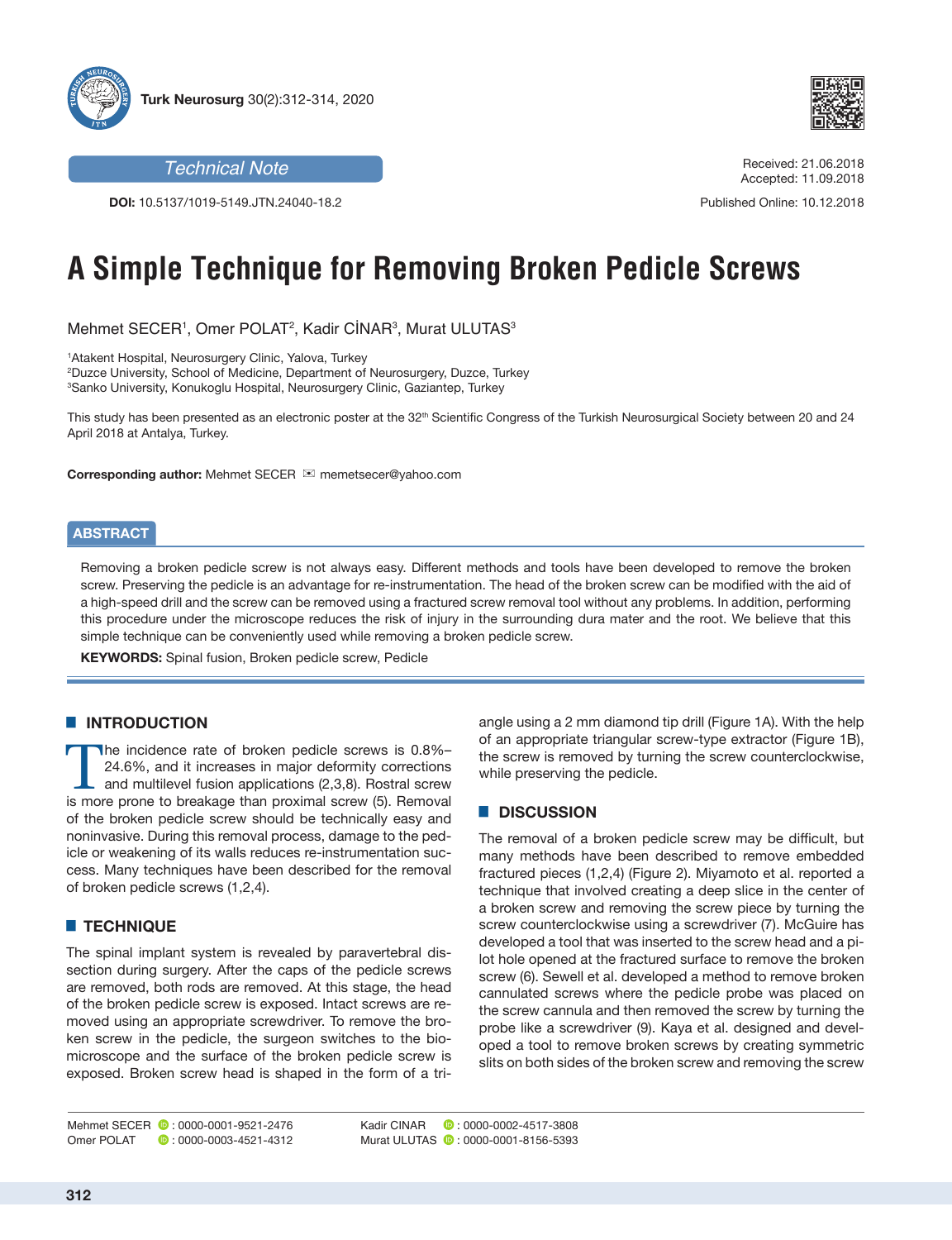by rotating (4). In all of these methods, the force applied is biaxial, whereas in our method, the screw head is shaped into a triangle; hence, it is less likely to peel off owing to the fact that the applied power is divided into three axes. Our technique can be applied for bone fractures near the screw head without bone resection, but the requirement of bone resection in deep fractures is a disadvantage. Di Lorenzo et al. developed a tool that tightly holds a broken screw head. After locking this tool onto the screw head, they rotated counterclockwise to remove the broken screw by means of friction and gripping (1).



**Figure 1: A)** Shaping the broken screw head with the help of a high-speed drill. **B)** Compatibility of the removed broken screw with the extractor

However, in this technique, bone resection in the surrounding pedicle will be necessary to grip the screw head.

In our technique, the broken screw head is shaped with the help of a drill under the microscope by staying within the screw diameter; therefore, there is no need for bone resection from the surrounding pedicle. Preserving the pedicle is an advantage for re-instrumentation. In addition, performing this procedure under the microscope reduces the risk of injury in the surrounding dura mater and the nerve root. The extractor has three different sizes with 3.5, 4.5 and 6.5 mm bits. Owing to the fact that, 6.5 mm is the most commonly used screw diameter in the lumbar region, the broken screws were successfully removed in two cases with the help of a 4.5 mm extractor after being shaped by a high-speed drill. We believe that this simple technique can be conveniently used while removing a broken pedicle screw.

## █ **CONCLUSION**

Removal of the broken pedicle screw should be technically easy and noninvasive. In our technique, the broken screw head is shaped using a drill under the microscope by staying within the screw diameter; therefore, there is no need for bone resection from the surrounding pedicle. During this removal process, damage to the pedicle or weakening of its walls reduces re-instrumentation success.

# **E ACKNOWLEGMENT**

The images in Figure 2 have been modified from the original drawings by Prof. Cumhur Kilincer. We thank him for his contributions.

We thank Rabia Secer and Nurdan Ulutas for the drawings.



**Figure 2:** Methods of removing broken screws. **A)** Removing the screw after bone resection in the surrounding pedicle. **B)** Removing the screw by opening a hole in the middle and using an appropriate tool. **C)** Removing the screw by creating a slit on the screw head and using a screwdriver. **D)** Removing the screw by creating two symmetric grooves on the screw head and using a tool that is fitted on these grooves. **E)** Removing the screw after shaping the screw head into a triangle and using an extractor.